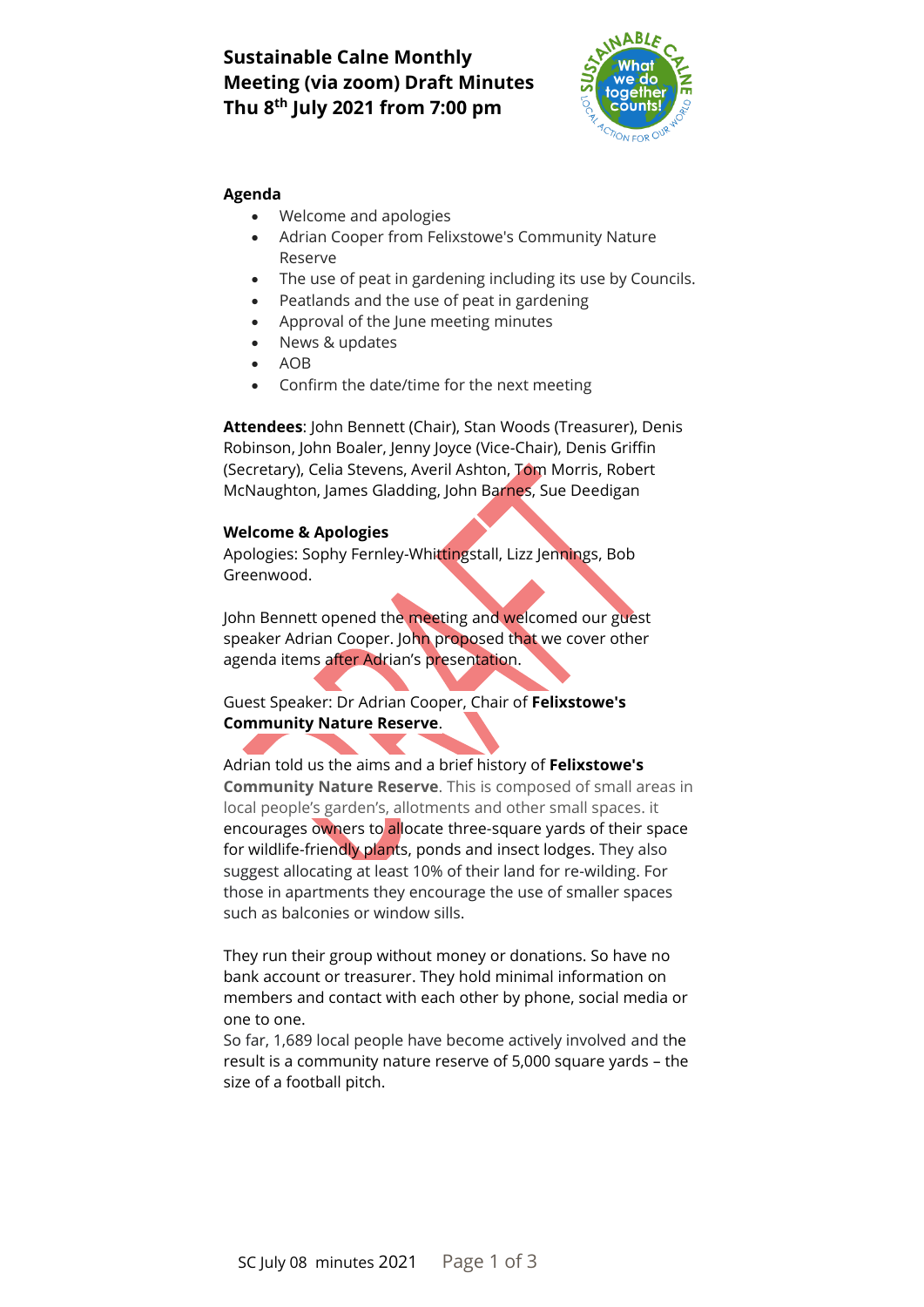

**The Felixstowe Citizen Science Group**. This forum is to share the collaborative mapping and data analysis produced by the Community Nature Reserve. They use the Ten Principles for Best Practice in Citizen Science as defined by the European Citizen Science Association. Adrian finished by taking questions from our group.

**Averil Ashton** shared her concerns about the use of peat in gardening including its use by Councils.

She explained - UK peatlands hold more than 3bn tonnes of carbon, three [times](https://www.ceh.ac.uk/sites/default/files/Peatland%20factsheet.pdf) more than UK woodlands, but only about 20% remain in a near [natural](https://www.iucn-uk-peatlandprogramme.org/about-peatlands/peatland-damagehttps:/www.iucn-uk-peatlandprogramme.org/about-peatlands/peatland-damage) state.

Environmentalist have called for ban on [the sales of peat compost](https://www.theguardian.com/environment/2021/apr/02/climate-concerned-gardeners-demand-uk-ban-on-peat-compost)  [by the end of 2021,](https://www.theguardian.com/environment/2021/apr/02/climate-concerned-gardeners-demand-uk-ban-on-peat-compost) after the government's goal of a voluntary phasing out by 2020 failed. The target has now been reset for 2024.

Averil encouraged members to ask/find out:

- What is Calne Council doing to stop using peat?
- How can we encourage gardeners in Calne to opt for peat free compost?
- Can we challenge local garden centres and supermarkets B&Q etc to stop supplying peat compost?
- What is Wiltshire Council doing?

**Approval of minutes from last meeting**  Approved.

## **News & updates**

Update by the Walking & Cycling group. Celia shared some draft power point slides on the data they collected from their recent cycle path survey.

Stan Woods and John Bennett are to visit Marden Vale School to look at a green space on the school property that may be used for an environmental project.

James Gladding has meetings planned with local companies Deceuninck and Hills on local energy creation.

Tom Morris – suggested members think of ideas for our stall at the upcoming Fair-trade event to be held in the Pocket Park in August.